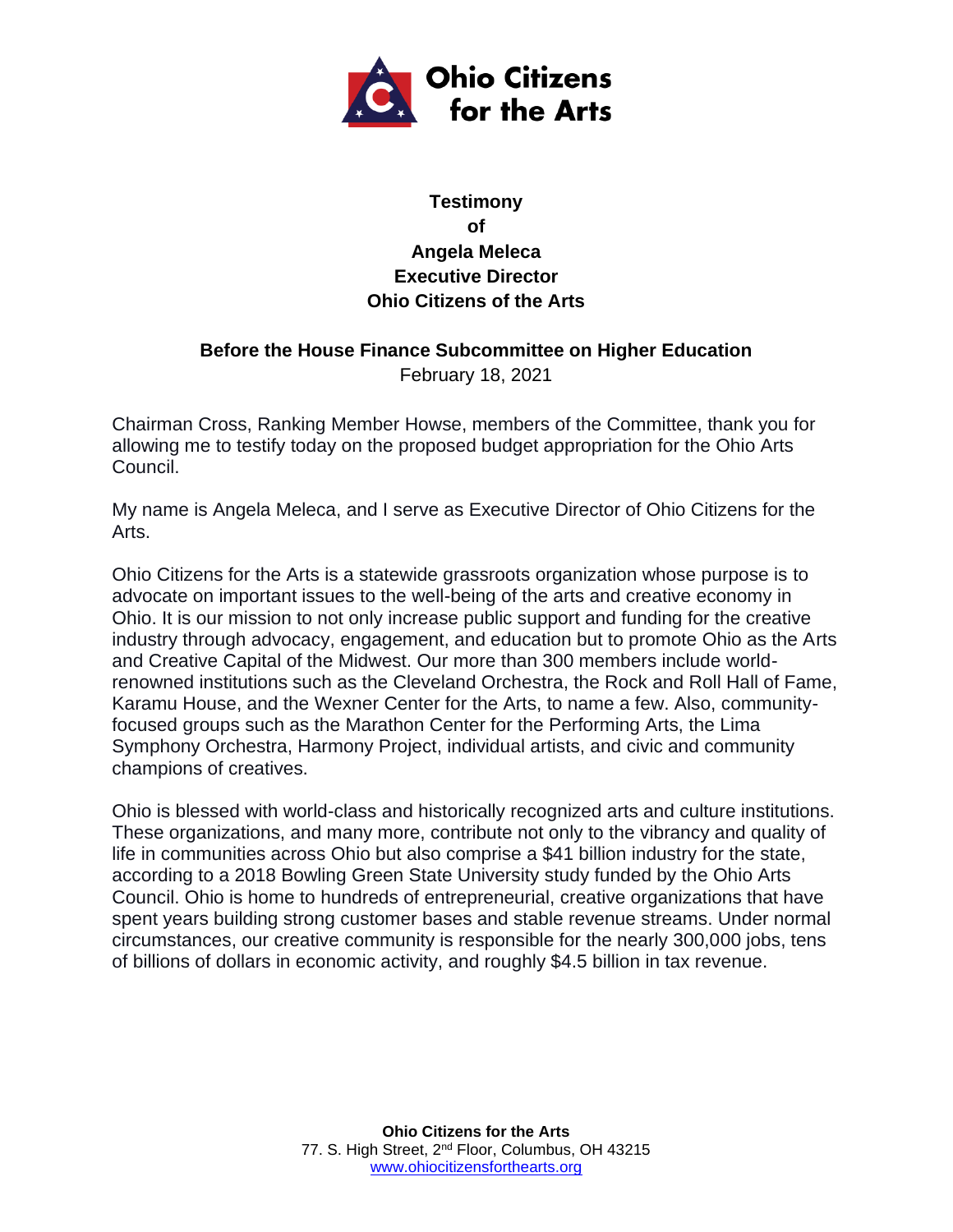

Unfortunately, the Covid-19 pandemic and accompanying restrictions have resulted in catastrophic revenue losses for most organizations. Through no fault of their own, many venues have had to forfeit a year's worth of revenue while they have been unable to operate in any capacity. While we fully understand the swift actions that had to be taken to curtail this deadly pandemic, we also must be frank in our assertion that it will be nearly impossible for many of our organizations to survive as a result of them. Ohio's Creative Industry continues to suffer from the highest unemployment rate among all sectors in the state. According to the December 2020 Ohio Labor Market Information, Ohio's highest unemployment rates:

- Arts and Entertainment 24.85%
- Leisure, Hospitality 22.02%
- Accommodation and Food at 21.55%

COVID-19 has severely impacted Sixty-four percent of Ohio's creative businesses. According to a Brookings Institute Study (August 2020), an estimated one-third of Ohio's creative economy jobs were lost in 2020. That's more than 80,000 jobs lost and equals approximately \$1.8B in total loss of revenue for creative workers.

According to the Americans for the Arts, 53% of Ohio's creative workers now have no savings.

Though 70% of the creative industries' impact is in Ohio's seven metropolitan areas (Cleveland, Columbus, Cincinnati, Dayton, Toledo, Akron, Youngstown), the economic impact is not just found in urban areas. Rural Ohio made up nearly 30% of the creative economy, with more than **\$12B** in annual activity.

The Ohio Arts Council is a lifeline for many arts and culture organizations in Ohio. The State Programs Subsidies line item is the primary source for the grants awarded to organizations across Ohio. A significant part of that is the Sustainability Grant Program that provides crucial operating support. The Executive's proposed appropriation for the State Programs Subsidies reduced what was enacted two years ago. Given the challenging times we all face, it will probably be no surprise to learn that we are here today to ask for more.

We would urge the Committee to consider recommending an increase in the State Program Subsidies line item from its current \$28.9 million. During the current budget cycle, the Arts Council received an aggregate request of about \$47 million across all programs, federal and state. It was only able to fund **\$31 million** of those requests. That demonstrates \$16 million -34%- in unmet need. While we recognize the state's ongoing budget uncertainty, an increase in the State Program Subsidies appropriation is necessary to stabilize and sustain an industry devastated by the pandemic.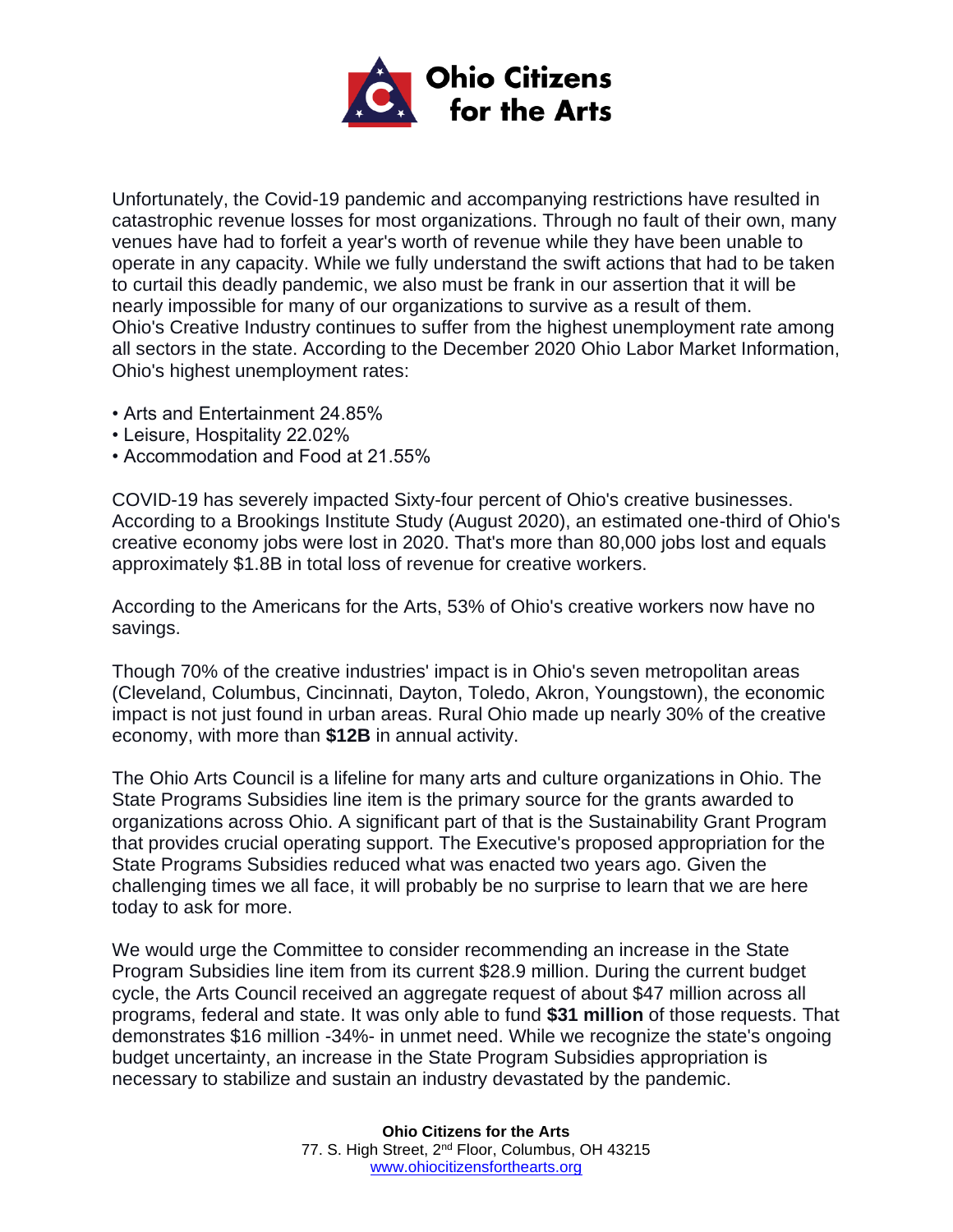

We are incredibly grateful to live in a state that is so supportive of the arts. Last year, Governor Mike DeWine and this Legislature allocated \$20 million in CARES act funding distributed to arts organizations throughout the state. This funding kept many of our organizations alive in the short term.

We had surveyed our members last year and asked what the minimum financial need was to survive without being open or only partially open until this fall. We identified over **\$70 million** would be needed to bridge the gap until they can fully re-open. The \$20 million in CARES funds was welcomed, but it only has kept our institutions afloat for a few more months. So, as you also consider the Governor's proposal for economic relief, we urge you to include meaningful one-time funding for arts and culture to help sustain this vital industry.

Finally, I would like to take just a moment to talk about the economics of the arts. While many of our member organizations are the beneficiaries of generous donors and patrons, all of them, some more than others, are equally reliant upon earned revenue. They may be organized as not-for-profit corporations because of their missions, but they operate like any other major corporation or business enterprise. For example, two of the four largest performing arts centers in Ohio have budgets and generate more revenue than professional soccer in Ohio. Those four performing arts centers have combined budgets of over **\$200 million** and many multiples of economic activity benefiting their communities. But, through no fault of their own, not because of some wrong business decision, they have generated zero earned revenue for nearly an entire year because they were ordered to close. Ask yourself, how long can any business enterprise continue to exist without earning a single dime.

We know that we are not alone in facing challenging times. Our partners in the restaurant and bar, travel and tourism, and small retail have also suffered. We are one of the few industries that are still almost wholly closed and probably will be for some months to come. Arts and creativity make us stronger. They are a backbone of innovation, prosperity, and thriving people and places. Public funding for arts and creativity is a high-return investment that benefits every Ohioan in every city, town, and rural community statewide. We are merely asking for a necessary, stabilizing increase in the recurring appropriation to the Ohio Arts Council and considering one-time funding when you, as members of the full finance committee, scrutinize the Governor's proposed economic relief package.